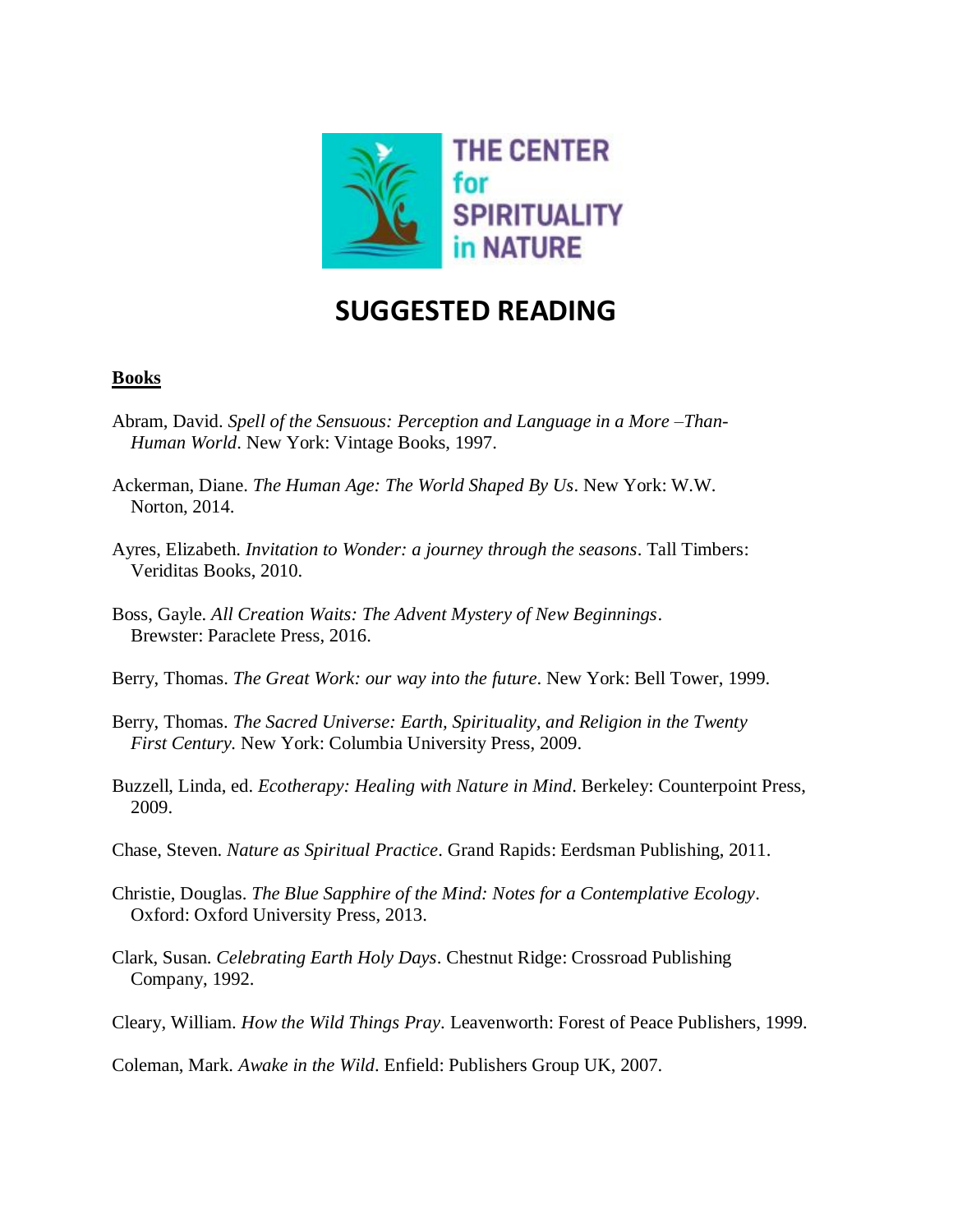- Cornell, Joseph. *Sharing Nature with Children: the classic parents' & teachers' nature awareness guidebook*. Nevada City: DAWN Publications, 1998.
- Dahill, Lisa and James B. Martin-Schramm, eds. *Eco-Reformation: Grace and Hope for a Planet in Peril.* Eugene: Cascade Books, 2016.
- Francis, of Assisi Saint, *The Cantico of Saint Francis*. Pawlet: Claude Fredericks, 1962.
- Fox, Matthew. *Original blessing: a primer in creation spirituality : presented in four paths, twenty-six themes, and two questions.*New York: Putnam, 2000.
- Gooley, Tristan. *The Lost Art of Reading Nature's Signs*. New York: Experiment, 2015.
- Hamma, Robert. *Earth's Echo: Sacred Encounters with Nature*. Notre Dame: Sorin Books, 2002.
- Hamilton-Poore, Sam. *Earth Gospel: a guide to prayer for God's creation*. Nashville: Upper Room Books, 2008
- Harwell, Karen and Joanna Reynolds. *Exploring a Sense of Place: How to create your own local program for reconnecting with Nature.* Palo Alto: Conexions, 2006.
- Kaza, Stephanie. *The Attentive Heart: Conversations with Trees*. New York: Fawcett Columbine, 1993.
- Kaza, Stephanie. *Mindfully Green: A Personal and Spiritual Guide to Whole Earth Thinking*. Boston: Shambhala, 2008.
- Lane, Belden C. *The Solace of Fierce Landscapes*. *Exploring Desert and Mountain Spirituality*. Oxford: Oxford University Press, 1998.
- Lane, Belden, C. *Backpacking with the Saints: Wilderness Hiking as Spiritual Practice*. Oxford: Oxford University Press, 2015.
- Lee, Llewellyn Vaughan, ed. *Spiritual Ecology: The Cry of the Earth: A Spiritual Response to our Present Ecological Crisis*. Point Reyes Station: The Golden Sufi Center, 2013.
- Leslie, Clare Walker, and Charles Edmund Roth. *Keeping a nature journal: discover a whole new way of seeing the world around you*. Pownal: Storey Books, 2000.
- Luov, Richard. *The Nature Principle: Human Restoration and the End of Nature-Deficit Disorder*. Chapel Hill: Algonquin Books, 2011.
- Macy, Joanna. *World as Lover, World as Self*. Berkeley: Parallax Press, 1991.
- Macy, Joanna, and Chris Johnstone. *Active Hope: How to Face the Mess We're in without Going Crazy*. Novato: New World Library, 2012.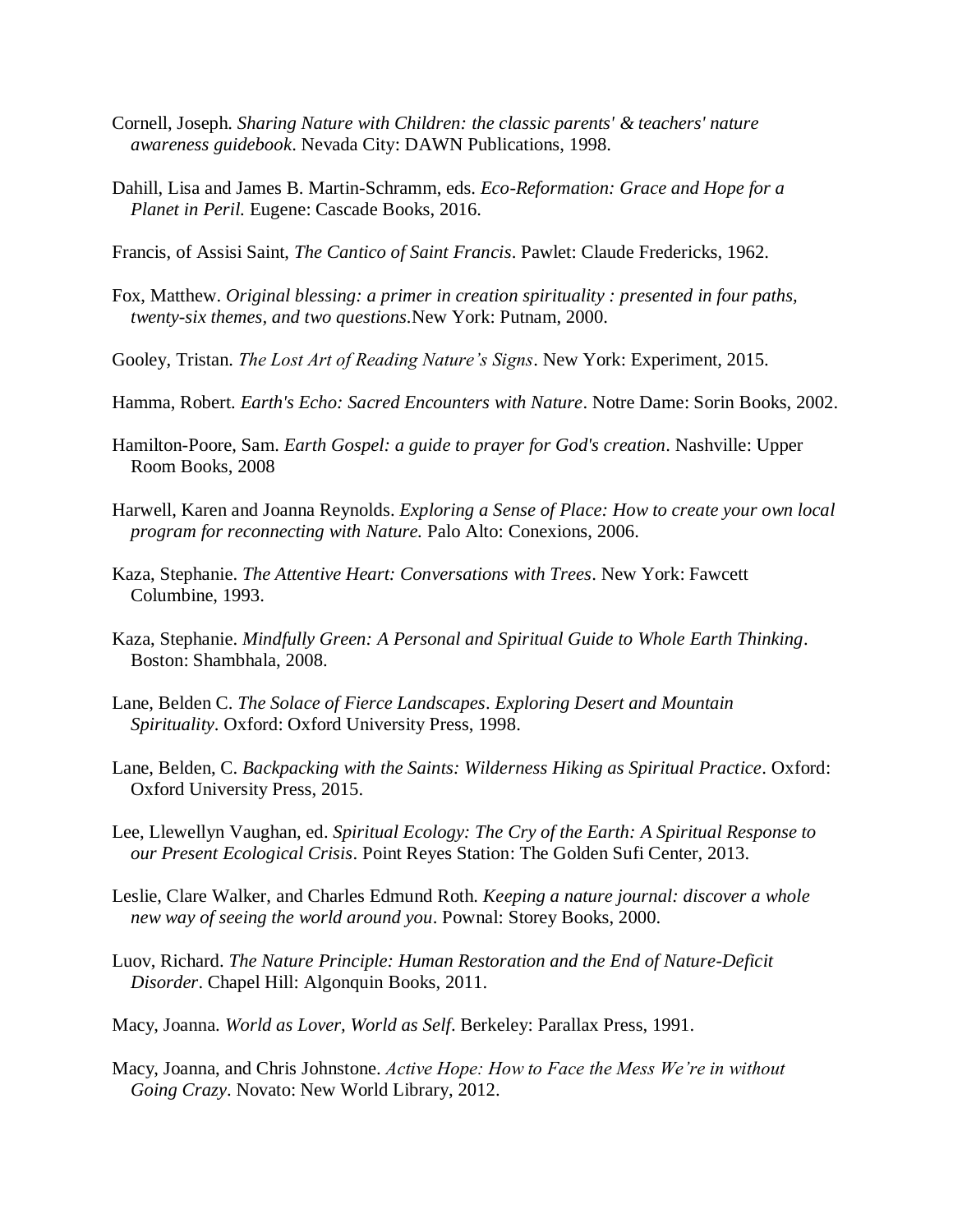- Mahany, Barbara. *Slowing Time: Seeing the Sacred Outside Your Kitchen Door*. Nashville: Abingdon Press, 2014.
- McDaniel, Jay and Patricia Adams Farmer, eds. *Replanting Ourselves in Beauty: Toward an Ecological Civilization.* Anoka: Process Century Press, 2015.
- McDaniel, Jay. *With Roots and Wings.* Maryknoll: Orbis Books, 1995.
- McFague, Sallie. *Super, Natural Christians*. Minneapolis: Fortress Press, 1997.

McFague, Sallie. *The Body of God.* Minneapolis: Fortress Press, 1993.

- Merton, Thomas. *When the Trees Say Nothing*. Notre Dame: Sorin Books, 2003.
- Newell, John Philip. *Praying with the Earth: A Prayerbook for Peace*. Grand Rapids: William B. Eerdmans Pub., 2011.
- Norcross, Beth, various contributions. In *Psalms: Books 2 and 3,* Denise Hopkins. Collegeville: Liturgical Press, 2016.
- Painter, Christine Valters. *Water, Wind, Earth and Fire: The Christian Practice of Praying with the Elements*. Notre Dame: Sorin Books, 2010.
- Pope Francis, *Laudato Si*. Huntington: Our Sunday Visitor, 2015.
- Roberts, Elizabeth, and Elias Amidon. *Earth Prayers*. San Francisco: HarperSanFrancisco, 1991.
- Rupp, Joyce. *The Heart's Journey Through the Seasons: The Circle of Life*. Notre Dame: Sorin Books, 2005.
- Sanders**,** Scott Russell. *A Conservationist Manifesto*. Bloomington: Indiana University Press, 2009.
- Schmidt, Gary, and Susan M. Felch, eds. *Autumn: A Spiritual Biography of the Season*. Woodstock: Skylight Paths Publishing, 2004.
- Schmidt, Gary, and Susan M. Felch, eds. *Spring: A Spiritual Biography of the Season*. Woodstock: Skylight Paths Publishing, 2006.
- Schmidt, Gary, and Susan M. Felch, eds. *Summer: A Spiritual Biography of the Season*. Woodstock: Skylight Paths Publishing, 2005.
- Schmidt, Gary, and Susan M. Felch, eds. *Winter: A Spiritual Biography of the Season*. Woodstock: Skylight Paths Publishing, 2003.

Stanley, Bruce. *Forest Church*. Vestra: Anamchara Books, 2014.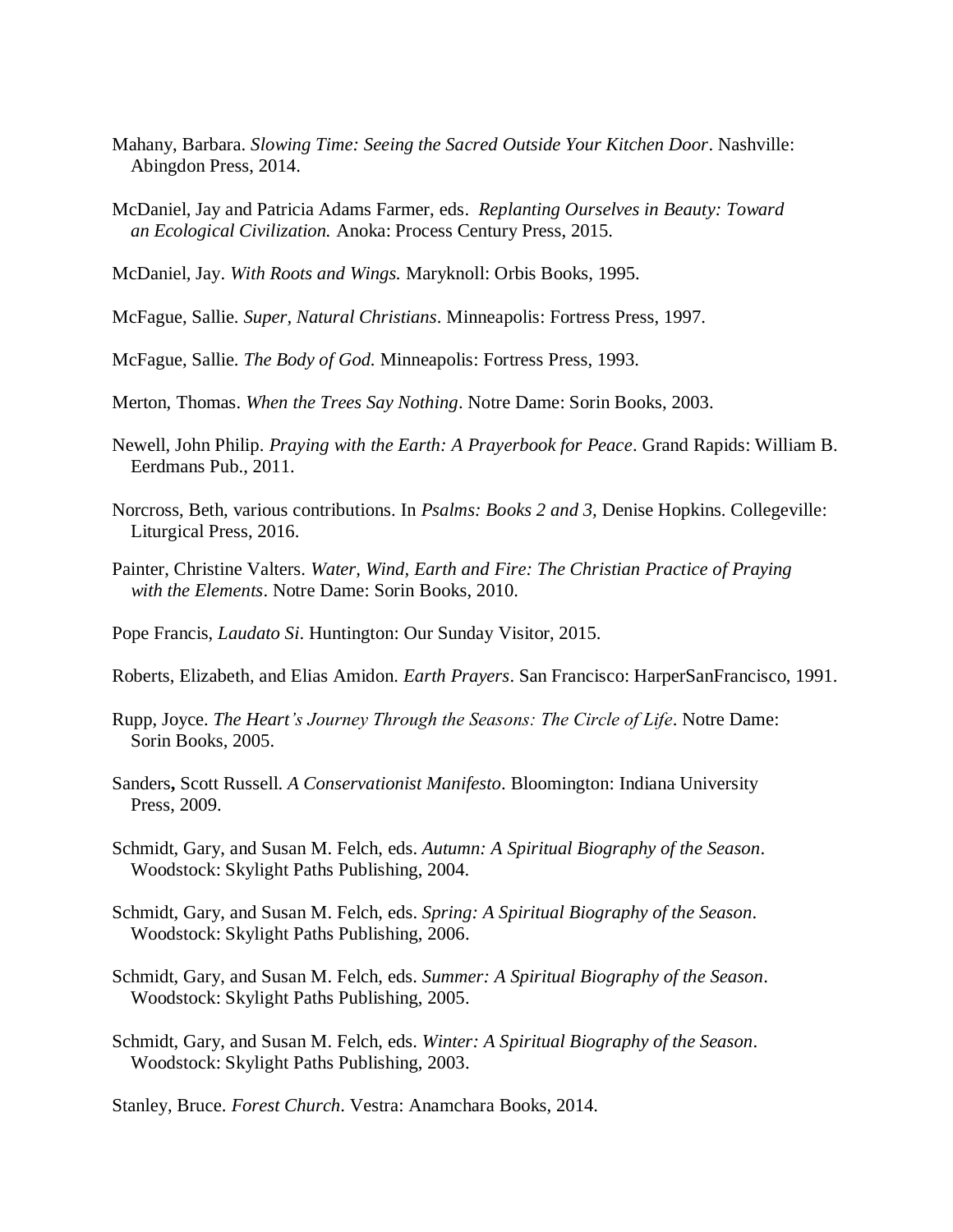Taylor, Barbara Brown. *Alter in the World.* San Francisco: HarperOne, 2010.

Tomlinson, Susan Leigh. *How to Keep a Naturalist's Notebook.* Mechanicsburg: Stackpole Books, 2010.

- Thompson**,** Mary Reynolds. *Reclaiming the Wild Soul: How Earth's Landscapes Restore Us to Wholeness*. Ashland: White Cloud Press, 2015.
- Van Matre, Steve and Jan Muir. *Earth Education: A New Beginning*. Greenville: Institute for Earth Education, 1990.
- Walker Leslie, Clare. *The Curious Nature Guide: Explore the Natural Wonders All Around You*. North Adams: Storey Publishing, 2015.
- Wallace, Mark. *Finding God in the Singing River*. Minneapolis : Fortress Press, 2005.
- Weldon Johnson, James. *God's Trombones: Seven Negro Sermons in Verse – The Creation*. New York: Penguin Books, 2008.
- Wessels, Tom. *Forest forensic: a field guide to reading the forested landscape*. Woodstock: Countryman Press, 2010.
- Wessels, Tom, et al. *Into the Field: A Guide to Locally Focused*. Great Barrington: The Orion Society, 1996.

## **Articles and Journals**

- Bahnson, Fred. "The Priest in the Trees: Feral faith in the age of climate change." *Harper's Magazine*, December, 2016. Accessed December 19, 2016. [http://harpers.org/archive/2016/12/the-priest-in-the-trees/.](http://harpers.org/archive/2016/12/the-priest-in-the-trees/)
- Chase, Steven, ed*. A Journal of Christian Spirituality is the official journal of the Society for the Study of Christian Spirituality*. Accessed January 11, 2017. <https://www.press.jhu.edu/journals/spiritus/>

Dahill, Lisa. "Rewilding Christian Spirituality: Outdoor Sacraments and the Life of the World." *Eco-reformation: grace and hope for a planet in peril*, by Lisa Dahill, James B Martin-Schramm and Bill McKibben. Eugene: Cascade Books, 2016.

Fears, Darryl. "Nature videos made violent prisoners more peaceful." *The Washington Post*, August 5, 2016. Accessed November 10, 2016. [https://www.washingtonpost.com/news/speaking-of-science/wp/2016/08/05/nature](https://www.washingtonpost.com/news/speaking-of-science/wp/2016/08/05/nature-videos-made-violent-prisoners-more-peaceful/?utm_term=.6fc4ee5ac272)  [videos-made-violent-prisoners-more-peaceful/.](https://www.washingtonpost.com/news/speaking-of-science/wp/2016/08/05/nature-videos-made-violent-prisoners-more-peaceful/?utm_term=.6fc4ee5ac272)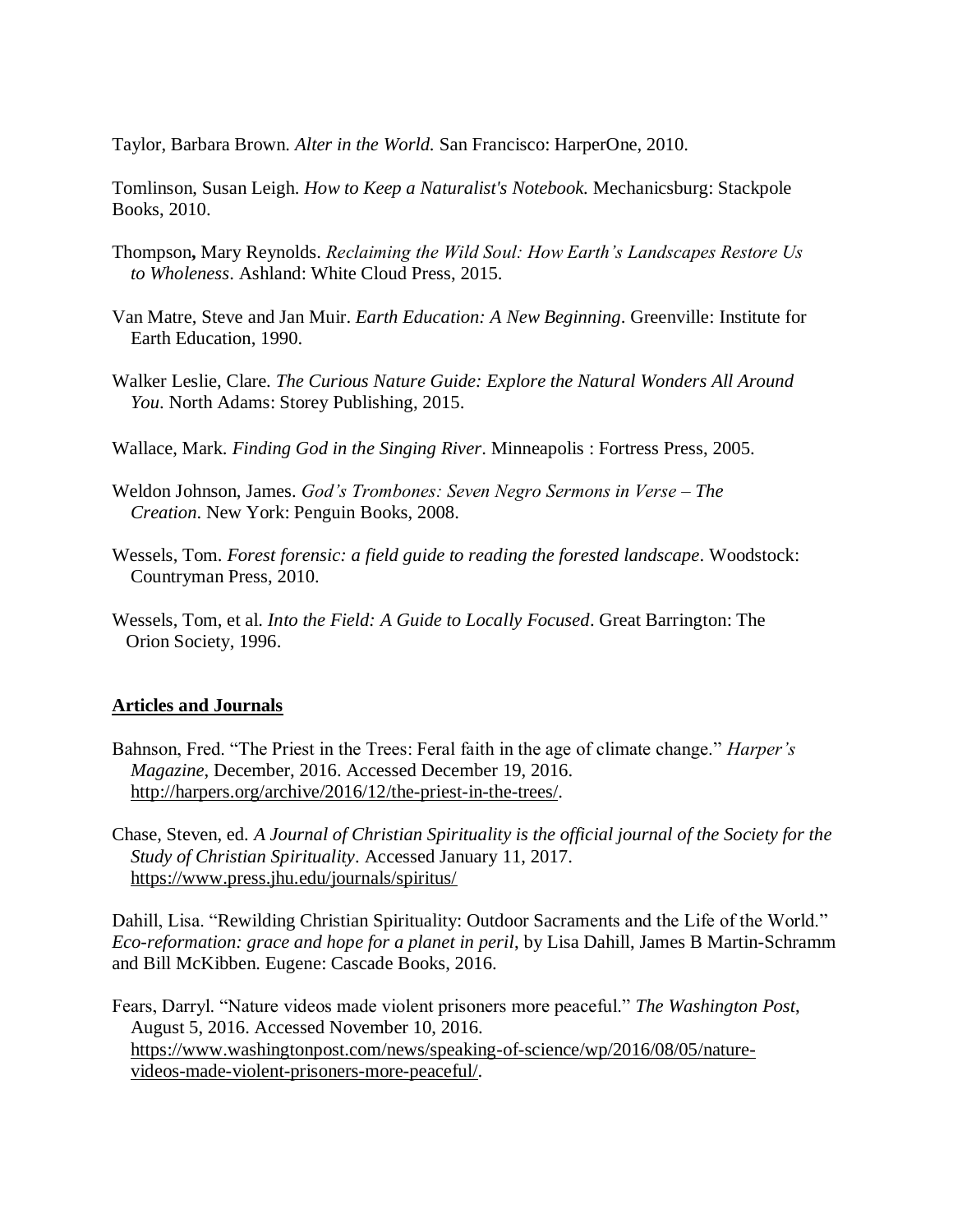- Hart, Jane. "Prescribing Nature Therapy for Improved Mental Health." *Alternative and Complementary Therapies*, v22 n4, 2016: 161-163. Accessed November 10, 2016. doi:10.1089/act.2016.29067.jha.
- John Hopkins University Press. *Spiritus: A Journal of Christian Spirituality*. Accessed on January 11, 2017.<https://www.press.jhu.edu/journals/spiritus/>
- Louv, Richard. "The Right to a Walk in the Woods." *Children and Nature Network*, January 19, 2015. Accessed November 10, 2016. [http://www.childrenandnature.org/2015/01/19/the-right-to-a-walk-in-the-woods](http://www.childrenandnature.org/2015/01/19/the-right-to-a-walk-in-the-woods-childrens-connection-to-the-natural-world-should-be-considered-a-human-right/) [childrens-connection-to-the-natural-world-should-be-considered-a-human-right](http://www.childrenandnature.org/2015/01/19/the-right-to-a-walk-in-the-woods-childrens-connection-to-the-natural-world-should-be-considered-a-human-right/)
- Macy, Joanna. *Deep Times Journal*. Accessed November 10, 2016. [http://workthatreconnects.org/.](http://workthatreconnects.org/)
- Messer Diehl, Elizabeth R. "Gardens that Heal." *Ecotherapy: Healing with Nature in Mind*, edited by Linda Buzzell and Craig Chalquist, 166-173. San Francisco: Sierra Club Press, 2009.
- Norcross, Beth. "Eye on the Sparrow." *Sojourners*, August 2012. Accessed on November 10, 2016.<http://fore.yale.edu/news/item/eye-on-the-sparrow>
- Oppenheimer, Mark. "Young Methodists Plant Churches With Environmental Gospel." *New York Times*, September 4, 2015. Accessed November 16, 2016. [http://www.nytimes.com/2015/09/05/us/young-methodists-plant-churches-with](http://www.nytimes.com/2015/09/05/us/young-methodists-plant-churches-with-environmental-gospel.html) [environmental-gospel.html.](http://www.nytimes.com/2015/09/05/us/young-methodists-plant-churches-with-environmental-gospel.html)
- Robinson, Tim. "The Role of Nature in Spiritual Formation." *Leaven*, v22 n11 (2014): 9-14. Accessed November 10, 2016. [digitalcommons.pepperdine.edu/leaven/vol22/iss1/5](http://digitalcommons.pepperdine.edu/leaven/vol22/iss1/5)
- Rohr, Richard. "Nature Reflects God's Goodness." *The Center for Action and Contemplation*, November 16, 2016. Accessed on November 16, 2016. <https://cac.org/nature-reflects-gods-goodness-2016-11-16/>
- Sanders, Scott Russell. "Kinship and Kindness: On deepening our connection with our fellow beings." *Orion Magazine*, May/June 2016. Accessed November 10, 2016. <https://orionmagazine.org/issue/mayjune-2016/>
- Smith, Daniel B. "Is There an Ecological Unconscious?" *The New York Times*, January 27, 2010. Accessed November 10, 2016. [http://www.nytimes.com/2010/01/31/magazine/31ecopsych](http://www.nytimes.com/2010/01/31/magazine/31ecopsych-t.html?pagewanted=all&_r=0)  t.html?pagewanted=all $&r=0$
- Suttie, Jill. "We Know Nature Makes Us Happier. Now Science Says It Makes Us Kinder Too." *Yes! Magazine*, March 12, 2016. Accessed November 10, 2016.